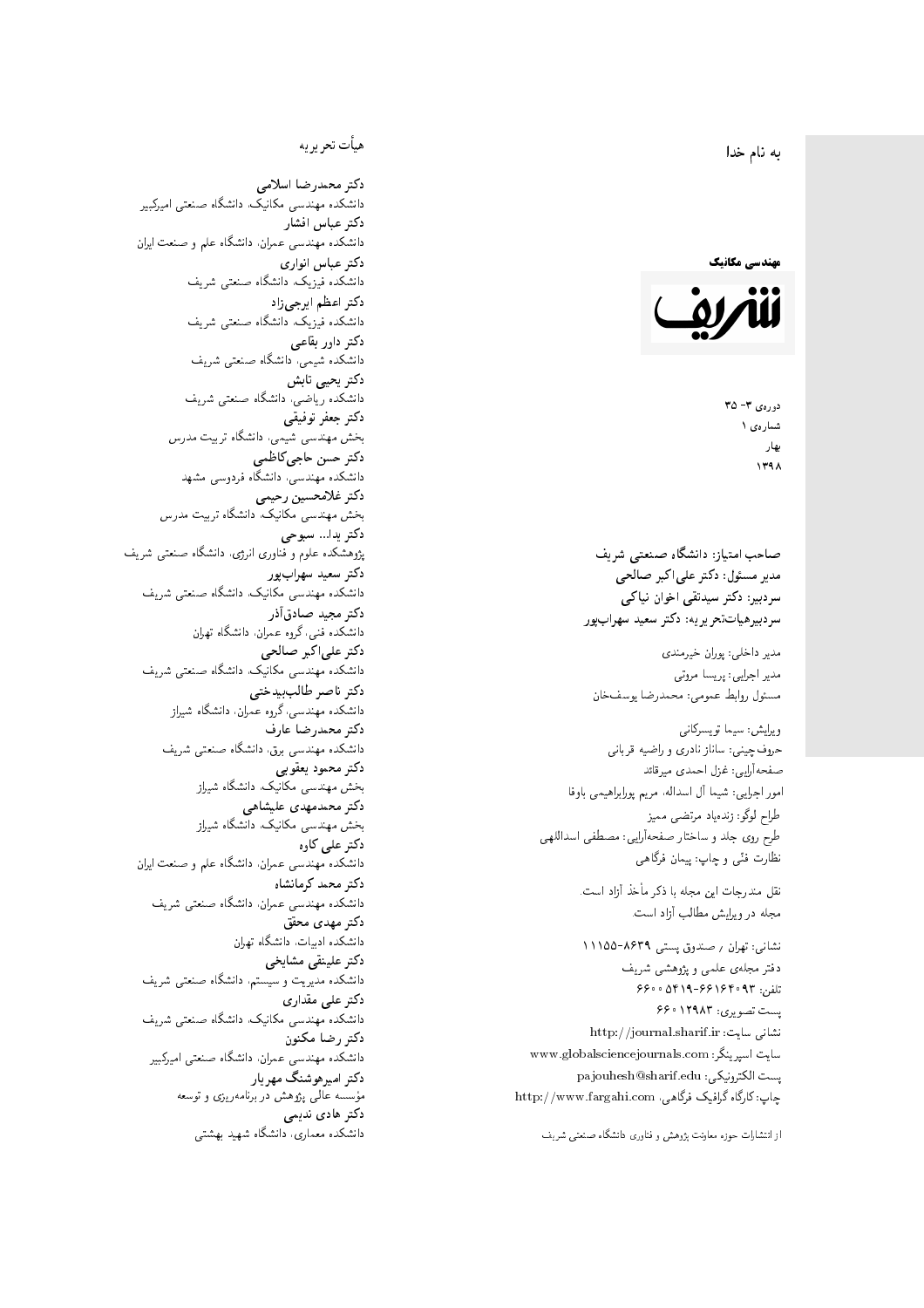هیأت تحریریهی تخصصی • سردبیر تخصصی: دکتر حسن ظهور استاد دانشکدهی مهندسی مکانیک \_ دانشگاه صنعتی شریف دكتر محمدرضا اسلامي استاد دانشکدهی مهندسی مکانیک <mark>ـ دانشگاه صنعتی امیرکبیر</mark> دکتر فیروز بختیار*ی* نژاد استاد دانشکدهی مهندسی مکانیک ۔ دانشگاه صنعتی امیرکبیر دكتر اصغر برادران رحيمي استاد دانشکدهی مهندسی ـ گروه مهندسی مکانیک ـ دانشگاه فردوسی مشهد دكتر حسن بصيرت تبريزي استاد دانشکدهی مهندسی مکانیک <mark>ـ دانشگاه صنعتی امیرکبیر</mark> دكتر محمود سليمي استاد دانشکدهی مهندسی مکانیک <mark>– دانشگاه صنعتی اصفهان</mark> دكتر سعيد سهراب پور استاد دانشکدهی مهندسی مکانیک \_ دانشگاه صنعتی شریف دكتر محمود شاكرى استاد دانشکدهی مهندسی مکانیک \_ دانشگاه صنعتی امیرکبیر

دكتر محمدمهدى عليشاهي استاد دانشکدهی مهندسی - بخش مهندسی مکانیک - دانشگاه شی<sub>ل</sub>از

دكتر سيداحمد فاضل زاده دانشیار دانشکدهی مهندسی <mark>– بخش مهندسی مکانیک – دانشگاه</mark> شیراز

دكتر بهروز فرشى دانشیار دانشکدهی مهندسی مکانیک - دانشگاه علم و صنعت ایران

دكتر فرشادكوثرى استاد دانشکده فنبی \_ گروه مهندسی مکانیک \_ دانشگاه تهران

دکتر علی مقدار*ی* استاد دانشکدهی مهندسی مکانیک \_ دانشگاه صنعتی شریف دکتر علی نوری بروجردی

استاد دانشکدهی مهندسی مکانیک - دانشگاه صنعتی شریف دكتر محمود يعقوبي

استاد دانشکدهی مهندسی ــ بخش مهندسی مکانیک ــ دانشگاه شی<sub>ل</sub>از

### هیأت مشاوران

دكتر مرتضىي ابراهيمي دانشکده ی مهندسی مکانیک ـــ دانشگاه تهران دكتر محمدعلى اميري أتشكاه

دانشکده، علوم و فنون ــ دانشگا تهران

دكتر محمد حسن خوش گفتار دانشکدهی مهندسی مکانیک ـــ دانشگاه قم

دکتر یعقوب دادگر دانشکدهی مهندسی مکانیک ــ دانشگاه شهید رجایی

دکتر مجتبی دهقان منشادی دانشکدهى مهندسى هواوفضا ـــ دانشگاه صنعتى مالک\شتر دكتر بهنام داورى دانشکدهی مهندسی مکانیک ــ دانشگاه علم و صنعت ایران دكتر محمدرضا ذاكرزاده دانشکدهی مهندسی مکانیک ـــ دانشگاه تهران دكتر عطاالله ربيعي دانشکدهی مهندسی مکانیک ــ دانشگاه شیراز دکتر سیما ضیائ*ی* دانشکده ی مهندسی مکانیک ــ دانشگاه یاسوج دكتر محمدرضا طلايي دانشکدهی راه آهن ــ دانشگاه علم و صنعت ایران دكتر محمدرضا فروزان دانشکدهی مهندسی مکانیک ــ دانشگاه صنعتی اصفهان دكتر قادر فرجى دانشکدهی مهندسی مکانیک ــ دانشگاه تهران دكتر حجت قاسمى دانشکدهی مهندسی مکانیک ــ دانشگاه علم و صنعت ایران دكتر ناصر كرداني دانشکدهی مهندسی مکانیک ــ دانشگاه مازندران دكتر سعيد كريميان دانشکدهی مهندسی مکانیک ــ دانشگاه تربیت مدرس دکتر محمود کدخدایی دانشکدهی مهندسی مکانیک ــ دانشگاه صنعتی اصفهان دكتر سعيد گلابي دانشکدهی مهندسی مکانیک ــ دانشگاه کاشان دكتر على مهدوى دانشکدهی مهندسی مکانیک ــ دانشگاه اراک دكتر مهران مصدرى دانشکده، علموم و فنون نوین ـــ دانشگاه تهران دكتر روح|لله نورى دانشکده، مهندسی عمران و محیط زیست ــ دانشگاه تهران دکتر محمدحسین نیک سخن دانشکدهی مهندسی عمران و محیط زیست \_ دانشگاه تهران دكتر على رضا نوين زاده دانشکدهی مهندسی هواوفضا ــ دانشگاه صنعتی خواجه نصیرالدین طوسی دکتر امیرعلی نیکخواه دانشکدهی مهندسی هواوفضا ــ دانشگاه خواجه نصیرالدین طوسی دکتر فرید وکیلی تهامی دانشکدهی مهندسی مکانیک \_ دانشگاه تهران دکتر مهرداد وحدتی دانشکدهی مهندسی مکانیک \_ دانشگاه صنعتی خواجه نصیرالدین طوسی



مهندسی مکانیک